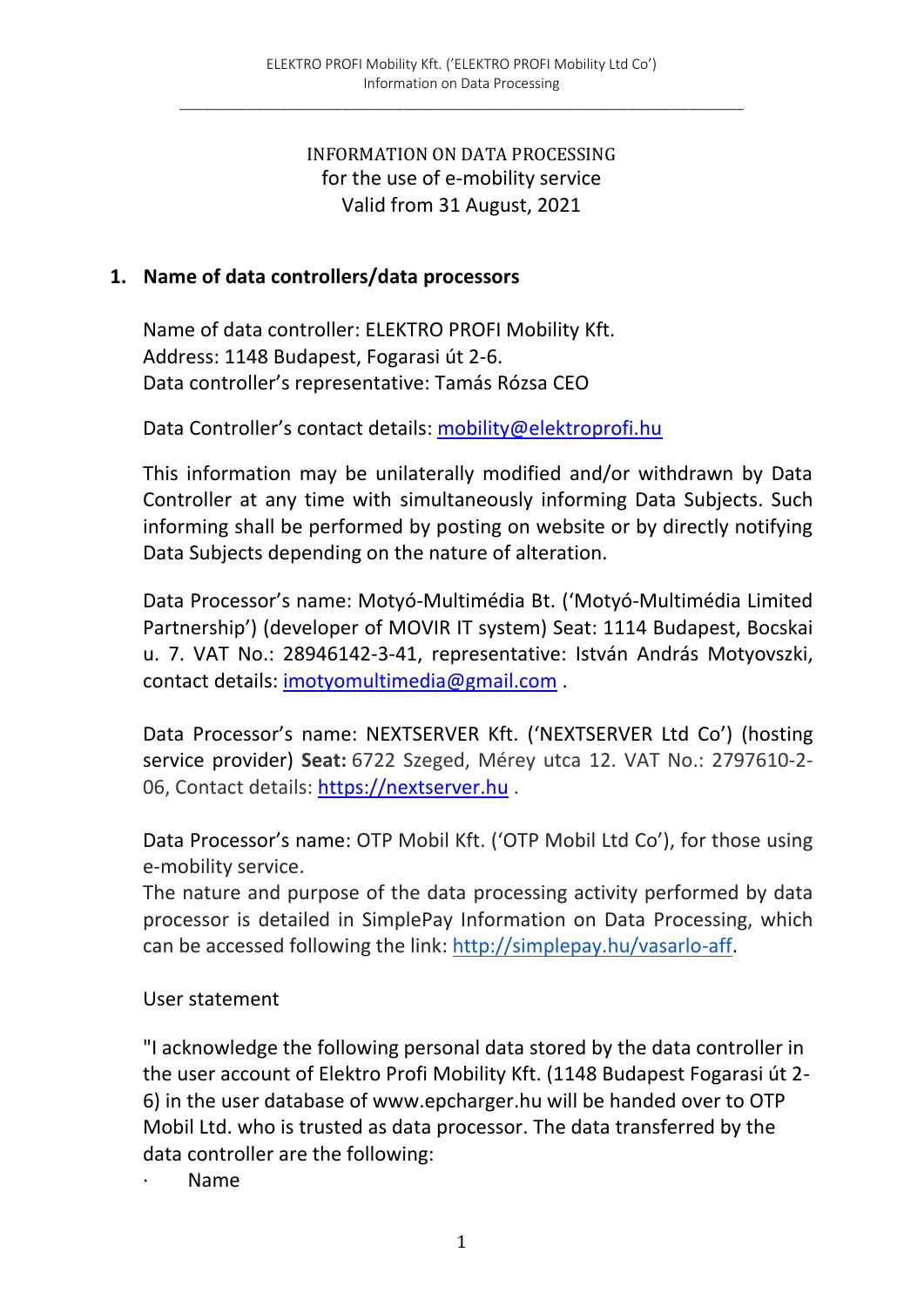- E-mail adresse
- · Billing adresse

The nature and purpose of the data processing activity performed by the data processor in the SimplePay Privacy Policy can be found at the following link: http://simplepay.hu/vasarlo-aff" ( 'http://simplepay.hu/vasarlo-aff"')

Recurring credit card payment (hereinafter referred to as Recurring payment) is a function included in the acceptance of credit cards provided by SimplePay meaning that in the future it is possible to make payments with credit card details provided by the Customer during the registration transaction without giving credit card details again.

By accepting this statement to use Recurring payment you allow to make subsequent payments made from your user account in this online application

(https://play.google.com/store/apps/details?id=hu.paytech.ep\_charger /https://apps.apple.com/hu/app/ep-charger/id1469933610?l=hu) without providing credit card details and you allow for the Merchant to make the payment without your transactional approval.

Please note: the processing of credit card details is in accordance with the rules of card issuers. Neither the merchant nor SimplePay has access to the credit card data.

The Merchant shall assume direct liability for false or unauthorized recurring payments initiated by the Merchant, any claim enforcement against the Merchant's payment service provider (SimplePay) shall be unavailable.

I have read this notification, I take notice of its content and accept it

## **2. Purpose of Information**

2.1 This Information includes the principles of the processing of the personal data provided during the use of electric car charging stations operated by Data Controller (e-mobility service). The purpose of this Information is to ensure that the rights and particularly the privacy rights of those making use of the e-mobility service provided by Data Controller be respected during the machine processing of their personal data (data protection).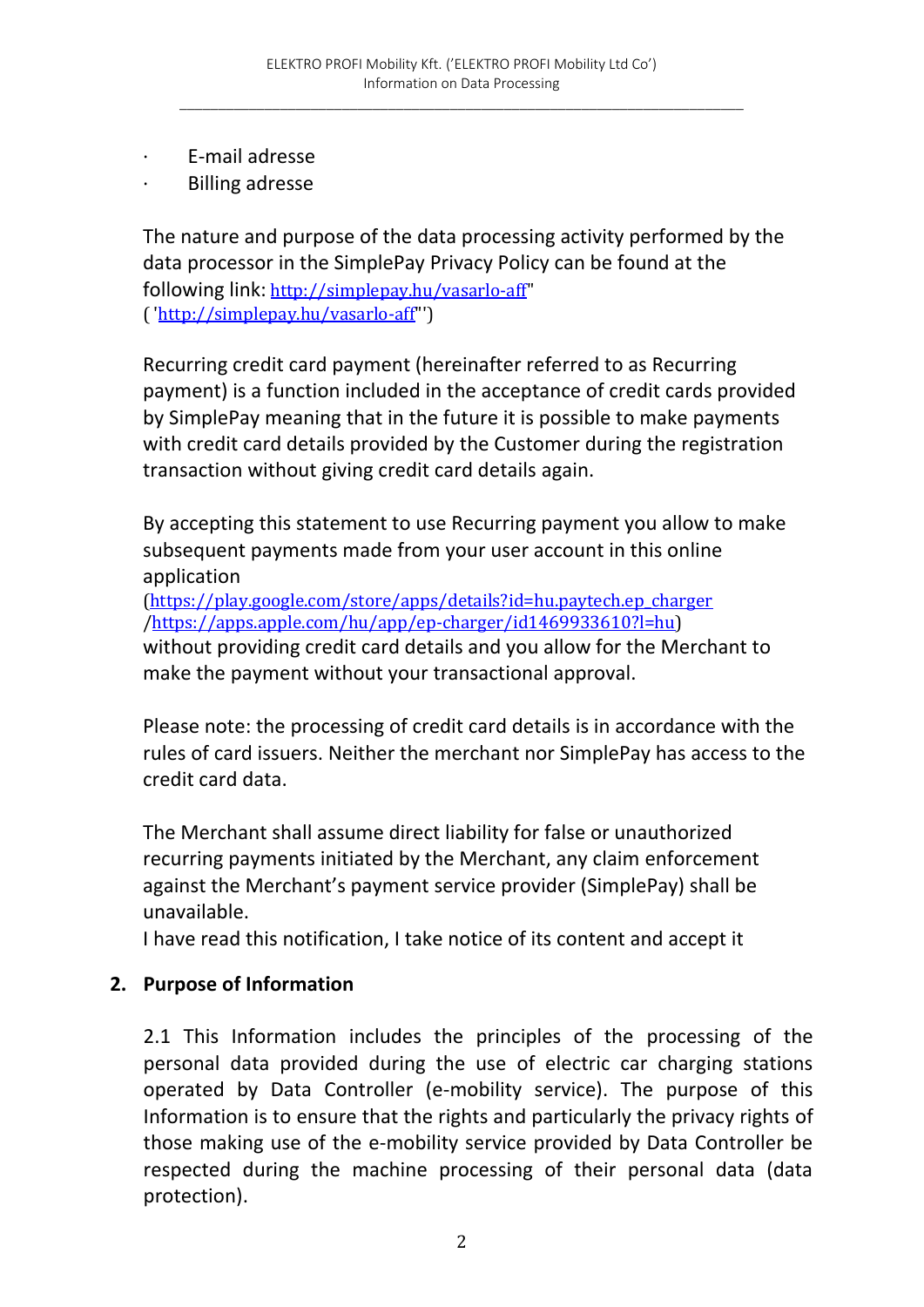2.2 When formulating the provisions herein, Data Controller took into account in particular the provisions of Regulation (EU) 2016/679 of the European Parliament and of the Council ('General Data Protection Regulation' or GDPR), Act CXII of 2011 on informational self-determination and the freedom of information, Act V of 2013 on the Civil Code, Act XLVIII of 2008 on the basic requirements and certain restrictions of commercial advertising activities, Act CVIII of 2001 on electronic commerce and on information society services, Act C of 2000 on accounting (concerning the production and retention of receipts), Act CXIX of 1995 on the use of name and address information serving the purposes of research and direct marketing and those of Act VI of 1998 on the publication of the Convention for the protection of individuals with regard to automatic processing of personal data, dated Strasbourg on 28 January, 1981.

### **3. Purpose of data processing, the scope of personal data processed and the legal base of data processing**

### **3.1. Provision of e-mobility service for registered natural persons**

Purpose of data processing: Identification of user, distinguishing user from other customers, keeping contact, sending system message(s) related to service, concluding contracts, processing and recording contact person data, processing the data of electrical vehicle charging, performing contracts. Contact data reconciliation and updating. Keeping records of emobility services used earlier.

Source of data: directly from data subject, that is, from you.

#### Scope of processed data:

- User name
- Password
- Name
- Permanent address
- Email address
- Telephone number
- Make and license plate number of vehicle
- Unique identifier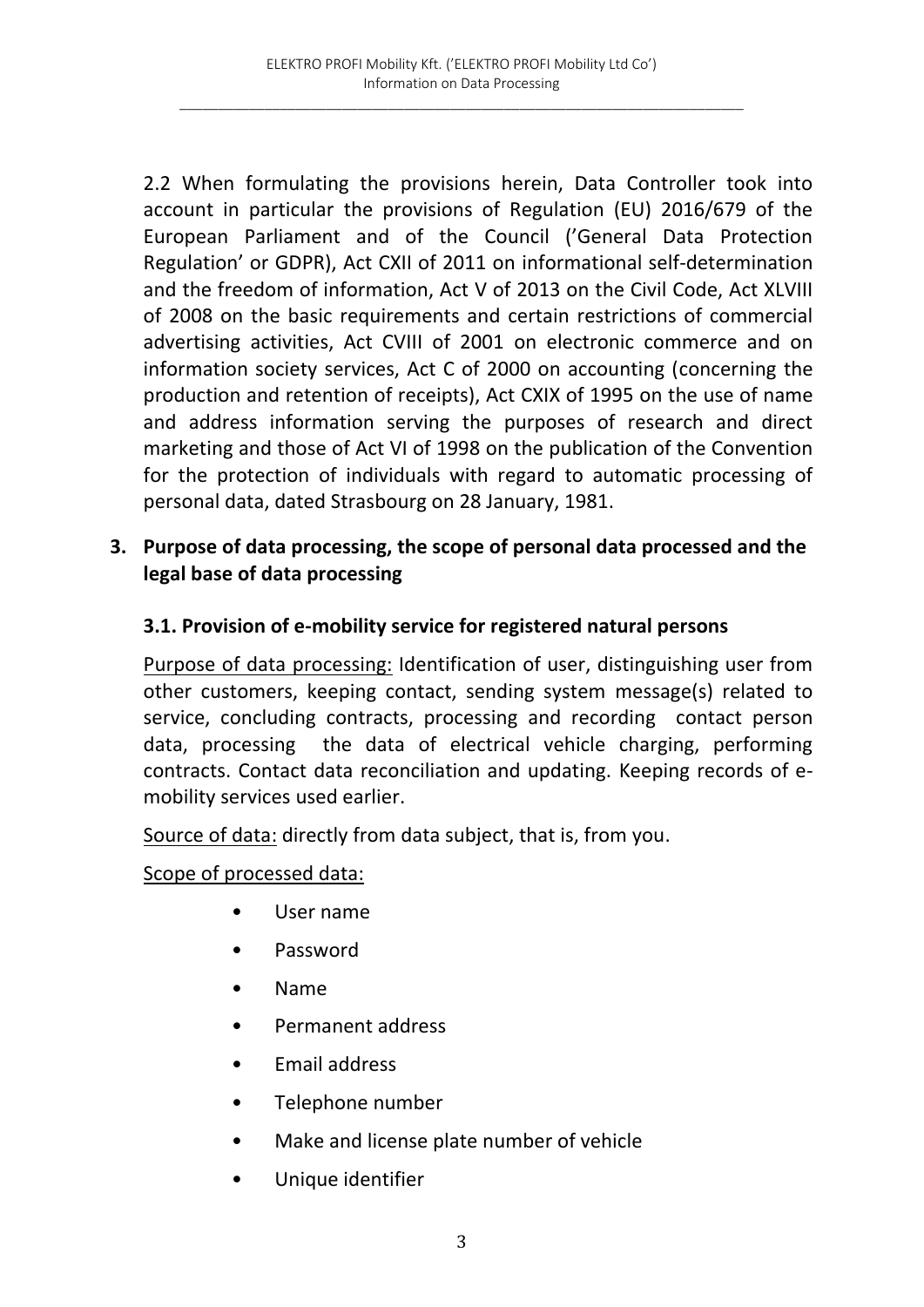Legal base of data processing: consent of Data Subject (GDPR, section (1) a), Art. 6) and the performance of contract (GDPR, section (1) b), Art. 6).

Possible consequence of failure to provide data: the breakdown of contract. Data provision is the condition of concluding contract. In case of failure to provide data, Data Controller is unable to perform service.

Planned deadline of data processing: Until the withdrawal of consent

## **3.2. Provision of e-mobility service for registered legal persons (enterprises)**

Purpose of data processing: Processing of customer data or contact person data in case of legal persons, sending system message(s) related to emobility service, identification of Customer, distinguishing Customer from other customers or users, keeping contact, contact data reconciliation and updating. Keeping records of services used earlier.

Source of data: directly from Data Subject, that is, from you.

Scope of processed data:

- User name
- Password
- Name
- Permanent address
- Email address
- Telephone number

Legal base of data processing: consent of Data Subject (GDPR, section (1) a), Art. 6) and the performance of contract (GDPR, section (1) b), Art. 6).

Possible consequence of failure to provide data: the breakdown of contract. Data provision is the condition of concluding contract. In case of failure to provide data, Data Controller is unable to perform service.

Planned deadline of data processing: Until the withdrawal of consent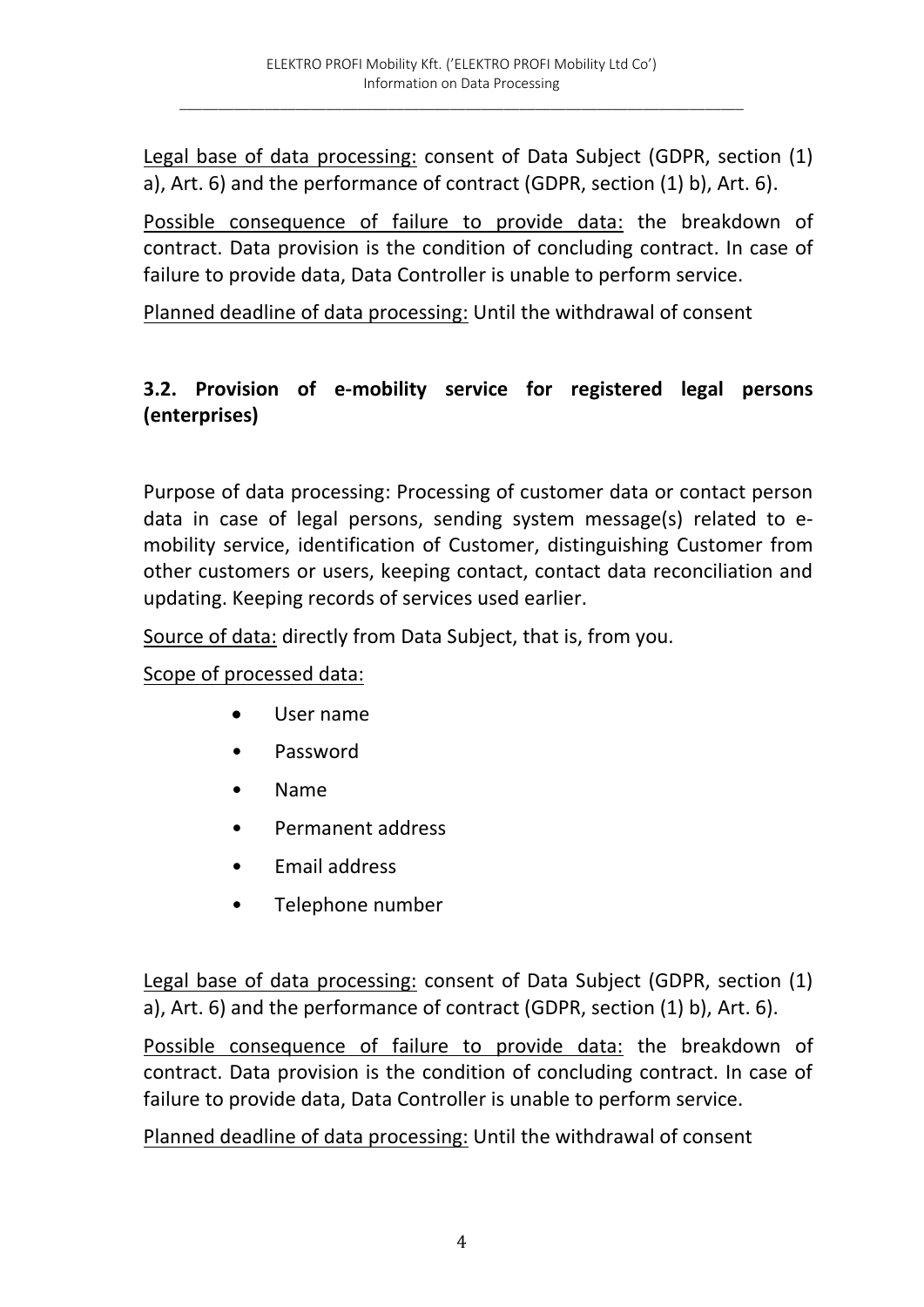$\_$  , and the set of the set of the set of the set of the set of the set of the set of the set of the set of the set of the set of the set of the set of the set of the set of the set of the set of the set of the set of th

## **3.3. Invoicing**

Purpose of data processing: producing the mandatory documention and issuing the invoice related to performance of service.

Source of data: directly from Data Subject, that is, from you.

Scope of processed data:

- User name
- Permanent address
- Email address (in case of remote printing of invoice or enabling e-invoice)
- Unique identifier

Legal base of data processing: For compliance with the Act on accounting, fulfilling the legal obligation of Data Controller (GDPR, section (1) c), Art. 6).

Possible consequence of failure to provide data: the breakdown of contract. Data provision is the condition of concluding contract. In case of failure to provide data, Data Controller is unable to perform ordered service.

Planned deadline of data processing: 8 years upon issuing invoice

# **3.4. Establishing general contact using Data Controller's contact data**

Purpose of data processing: establishing contact, providing information.

Data Controller's telephone number and email address can be found on website www.epcharger.hu, through which you have the opportunity to establish contact with Elektro Profi Mobility Kft.

Data Controller records any questions and requests for offers sent to Data Controller's central email address or to one of the staff members' personal email address or made by phone in order to answer them or send an offer in reply to such requests.

Source of data: directly from Data Subject, that is, from you.

Scope of processed data:

- Name
- Email address
- Telephone number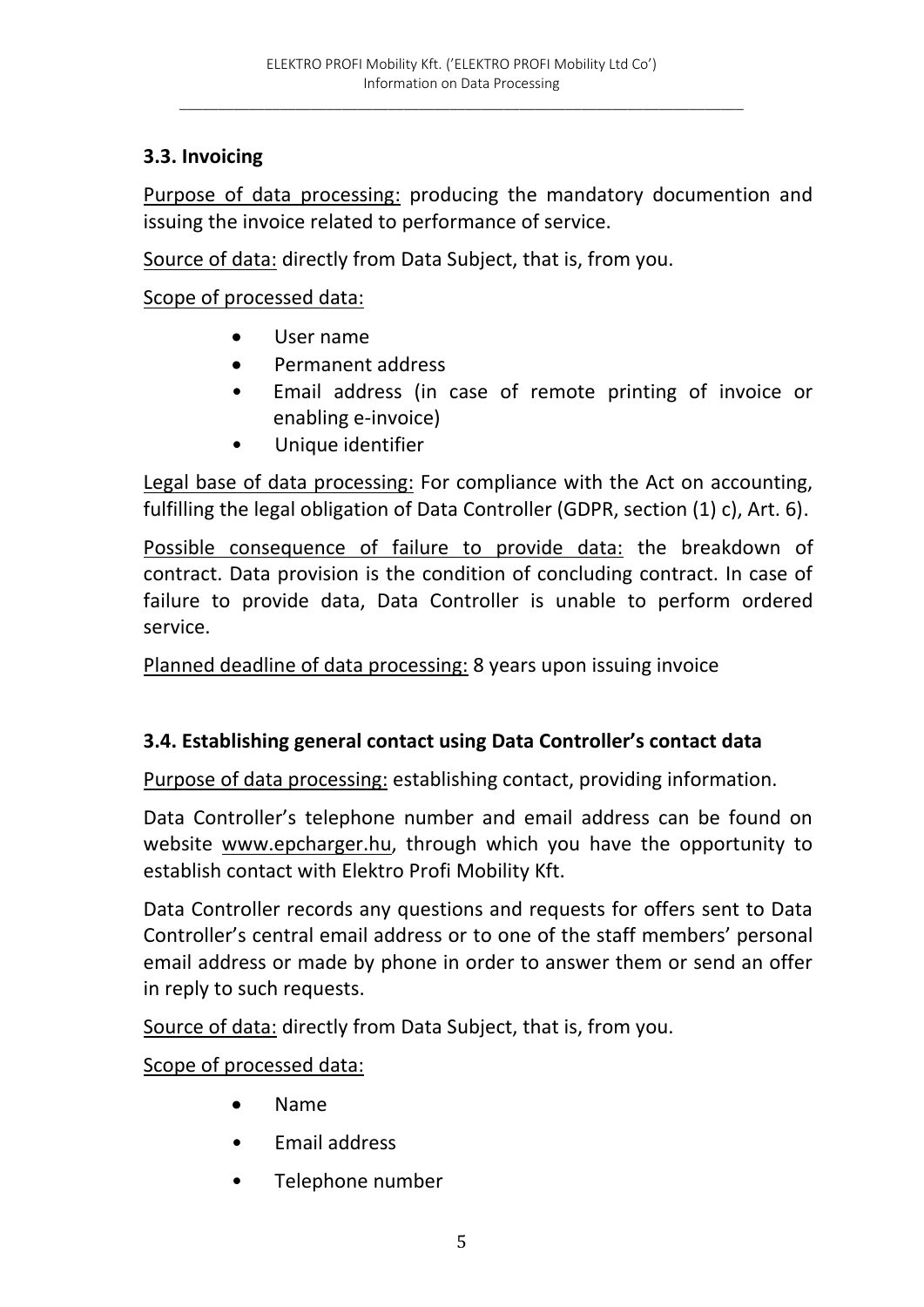Legal base of data processing: data processing is necessary for performing a contract in which Data Subject is one of the parties, or it is necessary for taking the steps at Data Subject's request prior to concluding contract (GDPR, section (1) b), Art. 6).

Possible consequence of failure to provide data: the breakdown of contract.

#### Planned deadline of data processing:

if no contract is concluded between us, the data provided will be erased following the passing of the limitation period (5 years) calculated from the data of expiry of the validity period of offer. The reason is that should there be any legal dispute related to request for offer, an opportunity shall be provided for evidence in any possible court or administrative proceedings. Following the expiry of the validity period of offer, Data Controller shall only store data but shall not perform any processing operations on them.

In case of direct requests, Data Controller shall not forward your data to any third parties but the data provided shall only be stored on Data Controller's server if request is made by email and shall only be stored on paper in case of requests made by phone until the date designated above. In such a case, only Data Controller's staff members shall have access to your data.

## **3.5. Data processing in case of customer complaints**

Purpose of data processing: in case of users qualifying as customers, handling complaints and making arrangements concerning any reports and complaints related to the e-mobility service.

Source of data: directly from Data Subject

Scope of processed data:

- Name
- Permanent address
- Email address
- Telephone number
- Bank account number (to pay any damages)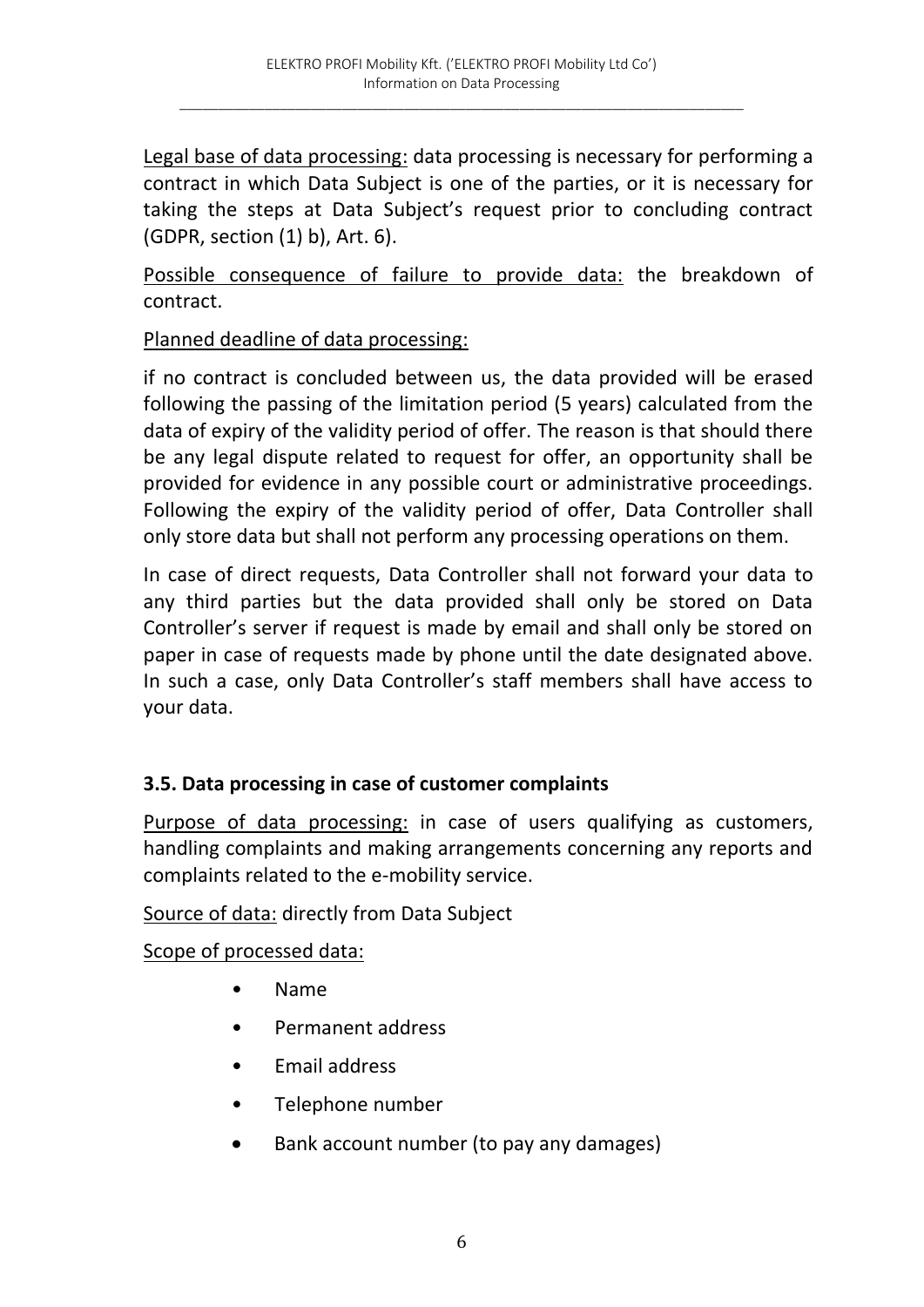Legal base of data processing: For compliance with the Act on consumer protection, fulfilling the legal obligation of Data Controller (GDPR, section (1) c), Art. 6).

Possible consequence of failure to provide data: failure to assess complaint or report

Planned deadline of data processing: 5 years

### **3.6. Retention of data recorded during service provision and communication with Data Subjects**

Purpose of data processing: enforcing any claims or supporting Data Controller's defense in any administrative procedure or legal dispute initiated by Data Subject user.

Source of data: directly from Data Subject, data recorded by charging station

Scope of processed data:

- Name
- Permanent address
- Email address
- Telephone number
- Make and license plate number of vehicle
- Bank account number (to pay any damages)

Legal base of data processing: It is Data Controller's legitimate interest (GDPR, section (1) f), Art. 6) to provide evidence in enforcing any claims against Data Subject user, or it is in the interest in Data Controller's successful defense in any administrative procedure or legal dispute initiated by Data Subject user.

Planned deadline of data processing: 5 years. In case of legal disputes, administrative proceedings or enforcing claims, 5 years upon the completion of the proceedings forming the base of case.

#### **3.7. Avoiding and investigating any fraud or abuse related to service**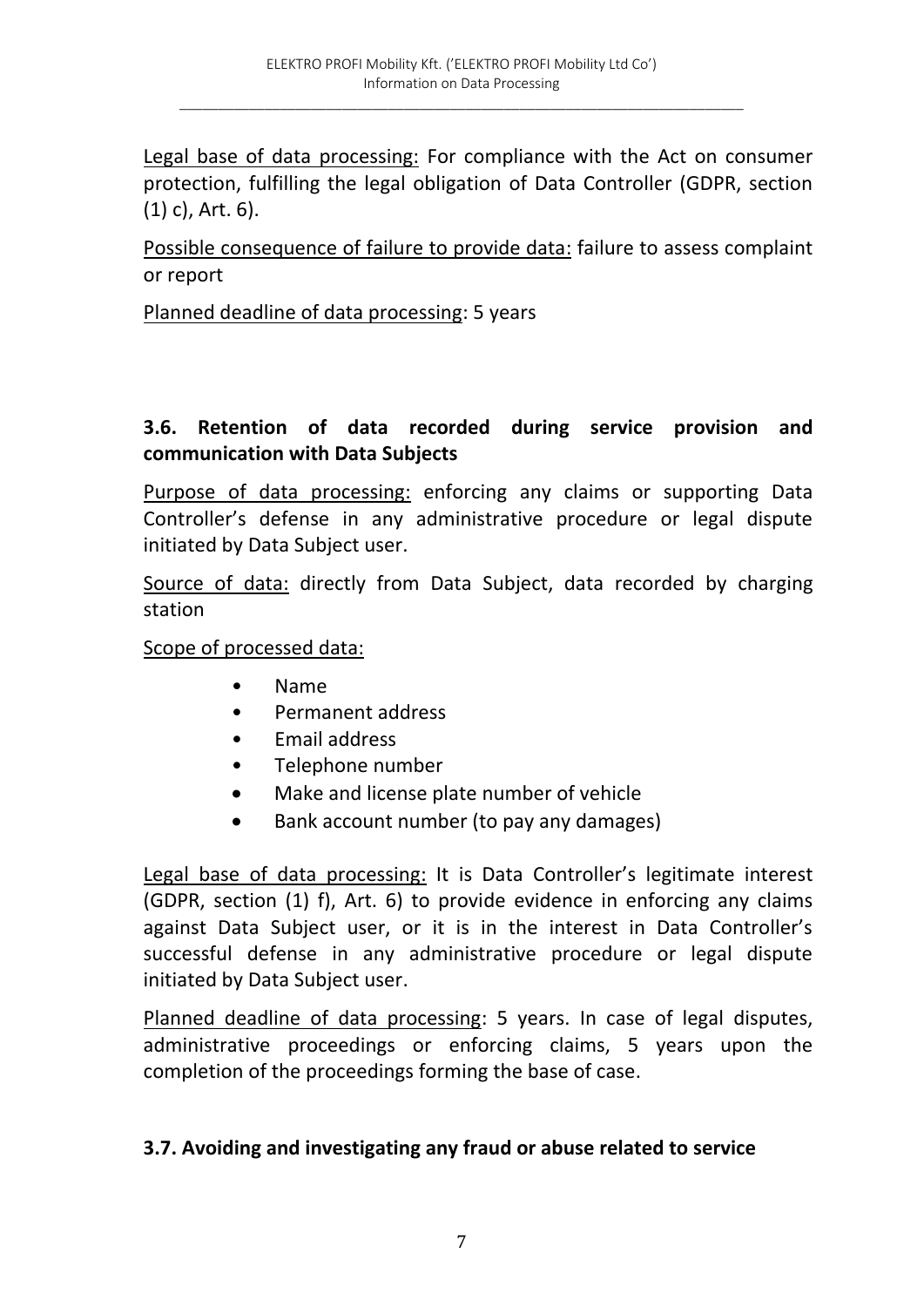Purpose of data processing: avoiding, detecting and investigating any fraud or abuse related to the e-mobility service and making available any evidence necessary to initiate proceedings.

Source of data: directly from Data Subject, data recorded by charging station

#### Scope of processed data:

- Name
- Permanent address
- Email address
- Telephone number
- Make and license plate number of vehicle
- Bank account number (to pay any damages)

Legal base of data processing: Data Controller's legitimate interest (GDPR, section (1) f), Art. 6) It is Data Controller's legitimate interest to avoid any fraudulent charging from charging stations in Data Controller's operation or to detect any infringements, or avoid or detect any infringements endangering or doing harm to Data Controller's business secrets, reputation or assets.

Planned deadline of data processing: 5 years. In case of detecting any infringements, 5 years upon the completion of the proceedings forming the base of case.

### **3.8. Advertising service(s) and providing recruitment information for registered users**

Purpose of data processing:

- making contact concerning new or renewed services with the purpose of direct marketing with advertising content or with marketing purposes
- measuring customer satisfaction
- surveying buyer satisfaction
- invitation to a marketing event
- making contact through eDM (newsletter) or by phone with the involvement of a telemarketing service provider, preparing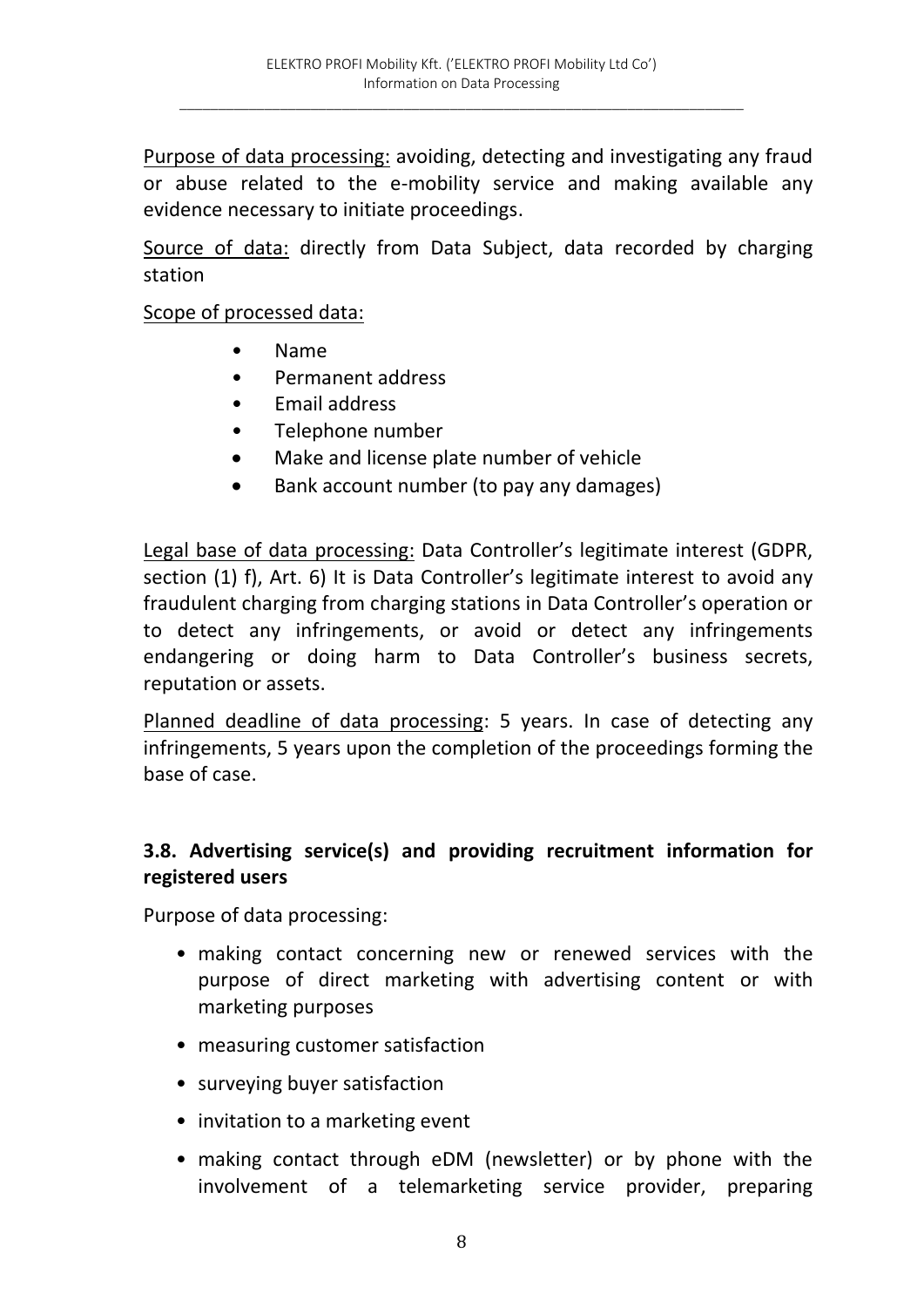interviews with those applying on the Karrier (Career) page of website

# **3.9. Processing the personal data of those applying in response to advertisements (applications, CVs):**

- Scope of personal data that may be processed: the parts PERSONAL DATA, OFFICIAL DATA and CONTACT DETAILS of the Registration form in Annex 1 hereto.
- Purpose of processing personal data: assessing application, concluding employment contract with the person selected. Data Subject shall be informed if he/she is not selected for the relevant job by employer.
- (3) Legal base of data processing: consent of Data Subject.

.

- (4) Recipients of personal data and recipient categories: senior staff member in charge of labour issues and authorised to exercise employer's rights with ElektroProfi Mobility Kft
- (5) Term of storing personal data: Until the assessment of application but for maximum 2 years. The personal data of any applicants not selected shall be erased after maximum two (2) years. The data of the person having withdrawn application shall also be erased.
- (6) Employer shall only retain applications with Data Subjects' expressed, explicit and voluntary consent provided that it is necessary to achieve its purpose of data processing in compliance with legal statutes. Such consent shall be requested from applicants following the closing of the recruitment process.

Legal base of data processing: consent of Data Subject (GDPR, section (1) a), Art. 6)

Data Subject gives his/her consent to the processing of his/her personal data in writing, in email or by following a link on the website, or by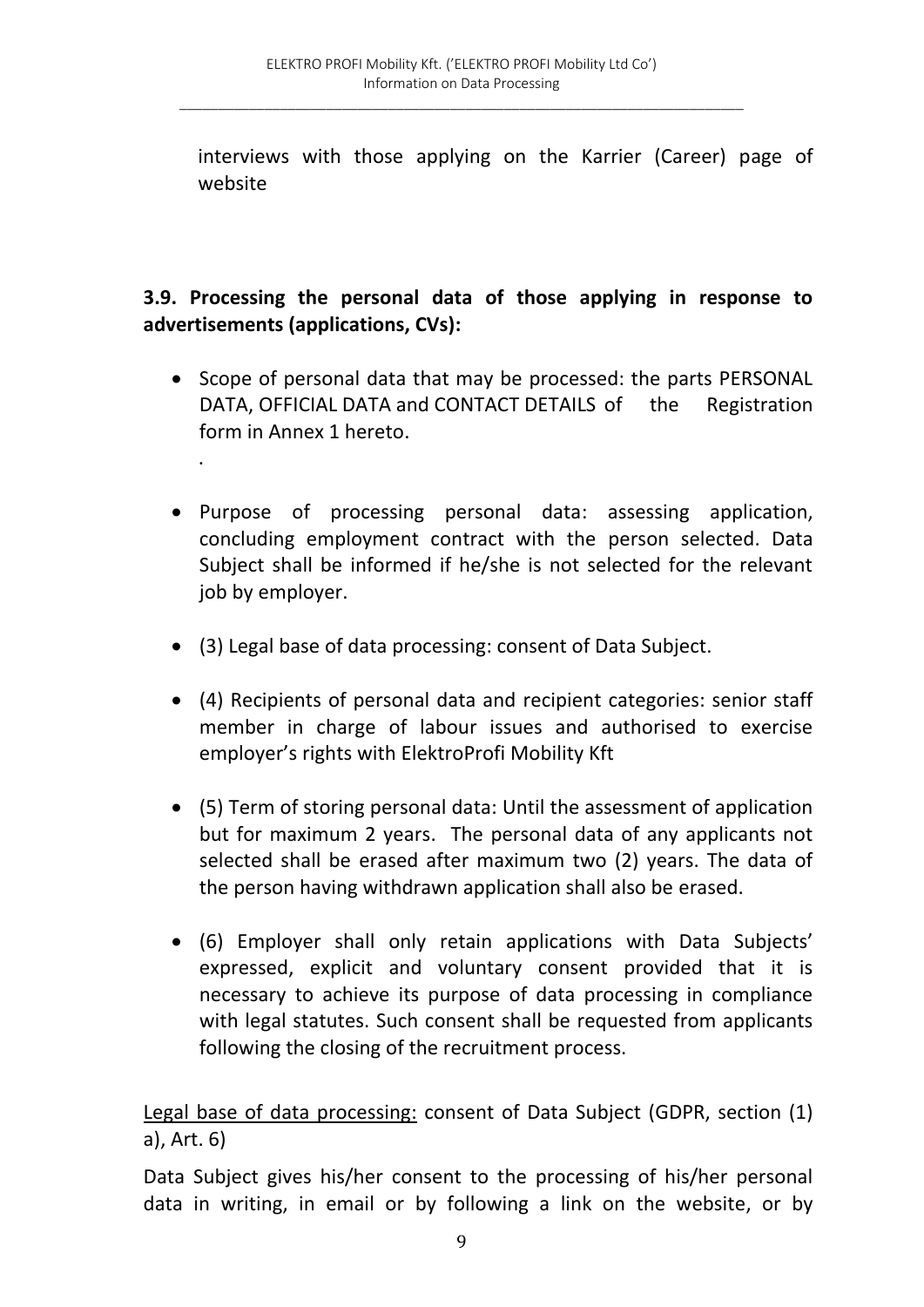checking the relevant box in the application put in place by Data Controller on the basis of this Information.

Scope of processed data:

- Name
- Address for service
- Email address
- Telephone number
- Additional information provided by user

Recording the data in application form in a MySQL database.

Possible consequence of failure to provide data: Data Subject is not informed about promotions and new information or is only informed about them with delay.

Planned deadline of data processing: Until Data Subject unsubscribes from newsletter or until the deadline set in the email written to CEO.

#### **3.10. Disclosing personal data to any third parties or to authorities**

Unless a legal statute provides otherwise, any personal data may only be disclosed to third parties or authorities on the basis of an administrative order or subject to the express preliminary consent of the person making inquiry.

#### **4. Liability for the personal data provided**

4.1. Uses warrants that it has legally obtained the consent of the natural person concerned to the processing of any personal data provided or made available about other natural persons by User during the use of Service. All liability for the user content and data uploaded to the application necessary for the use of Service and shared by User shall be borne by User.

4.2. Upon providing his/her email address and voluntarily providing his/her personal data, User assumes liability that

a./ the data provided are from him/her and are correct,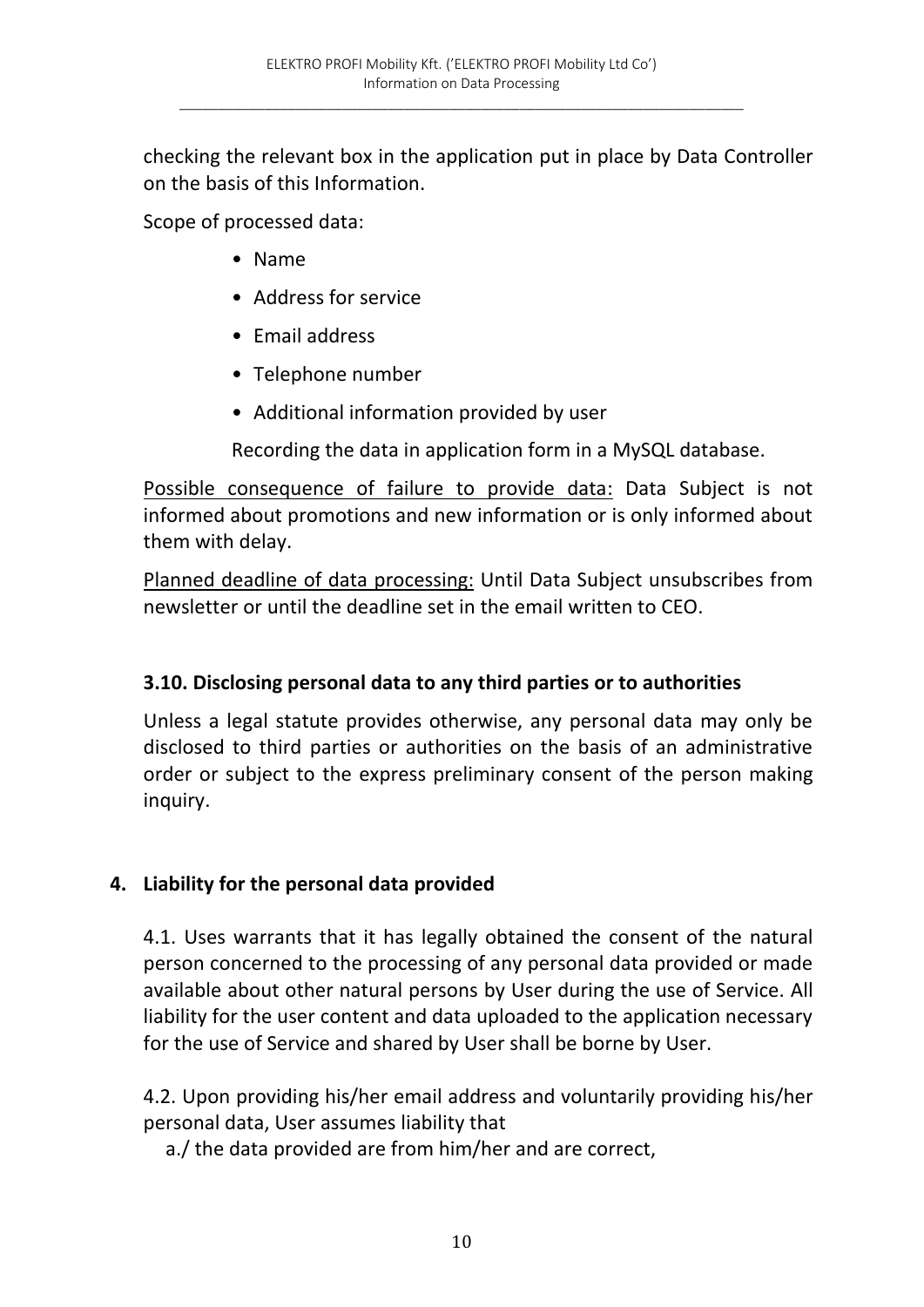b./ by using the data provided, only he/she or in case of a legal person user, the legal person represented by him/her makes use of the service or he/she has the consent of such legal person to the use of service.

With regard to such assuming of liability, all the liability related to the use of service at a given email address and/or with given data shall be borne by the User having registered the relevant email address and having provided the relevant data. If during registration User provides third party data for the use of service, any related liability shall be borne by User and in case of abuse, Data Controller shall have the right to enforce a claim for damages against the person making inquiry. In such a case, Data Controller shall give proceeding authorities all assistance to determine the identity of the offender.

4.3. For the purpose of the further development of its products and the assessment, improvement and extension of Services, Data Controller may do research and make anonymous statistics related to the data processed by it (hereinafter referred to as research activities). During research activities, Data Controller shall only use the data in an anonymous manner so that from them, the person of the individual making inquiry cannot be identified. Data Controller shall have the right to use the anonymous research results produced during research activities for the purpose of improving Services, launching new services and sending targeted online and traditional advertisements and newsletters to those making inquiry and sell anonymous research results to third persons.

## **5. Child protection**

Our products and services are not intended for persons under the age of 16. Accordingly, we request persons under 16 not to provide personal data for Data Controller. If we become aware of having collected any personal data from children under the age of 16, we will take any necessary steps to erase such data within the shortest possible time.

#### **6. Principles and manner of data processing**

6.1 Data Controller shall process personal data in compliance with the principles of good faith, fairness and transparency and pursuant to the provisions in any effective legal statutes and the provisions set forth herein.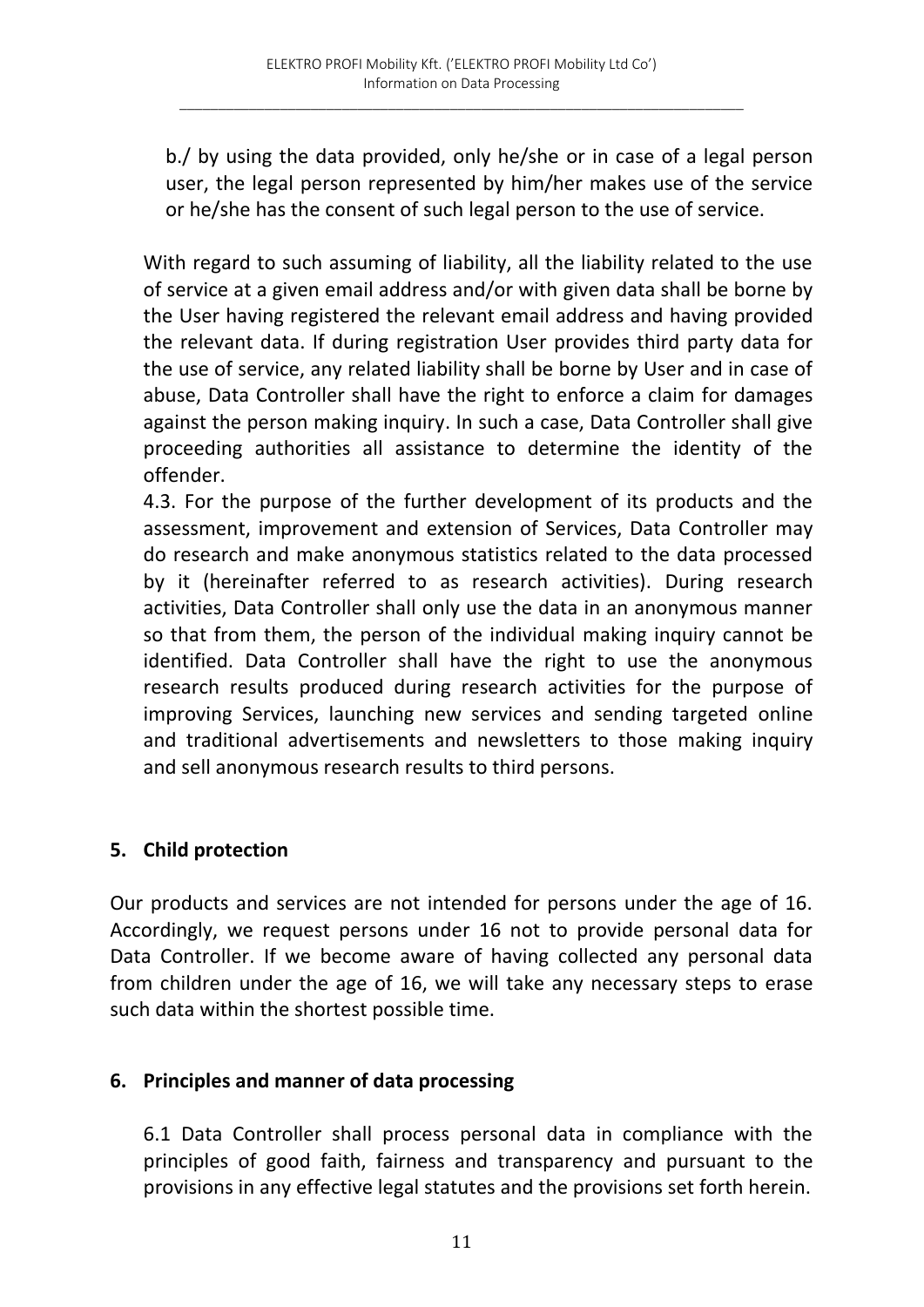6.2 Data Controller shall make use of personal data strictly necessary for the use of Services subject to the consent of the Data Subject making inquiry and only for a particular specified purpose.

6.3 Data Controller shall only process personal data for the purpose set forth herein and in the relevant legal statutes. The scope of the personal data processed shall be proportionate to the purpose of data processing and shall not extend beyond it.

6.4 Data Controller shall not transfer any personal data processed by it to any third parties except the data processors specified herein and in some cases referred to herein, to external service providers.

An exception to this provision is the use of data in a statistically summarised form, which shall not contain any other data suitable to identify the Data Subject making inquiry and therefore, shall not be deemed to be either data processing or data transfer.

In some cases – official inquiry by the court or the police, legal proceedings due to the infringement of intellectual property or property rights or other infringement or the reasonable suspicion thereof, injury of Data Controller's interest, endangering the provision of Services etc., Data Controller may make available the personal data available of the Data Subject making inquiry to third persons.

6.5 Data Controller shall notify Data Subject user and all those to whom Data Controller earlier forwarded personal data for the purpose of data processing about any corrections, limitation or erasure of such personal data. Such notification may be omitted if with regard to the purpose of data processing, this does not do harm to Data Subject's legitimate interests.

6.6. Data Controller does not do profiling.

#### **7. Data security measures**

Data Controller processes data in a closed IT system.

Data Controller provides for default and inbuilt data protection. For this, Data Controller takes proper technical and organisational measures in order to: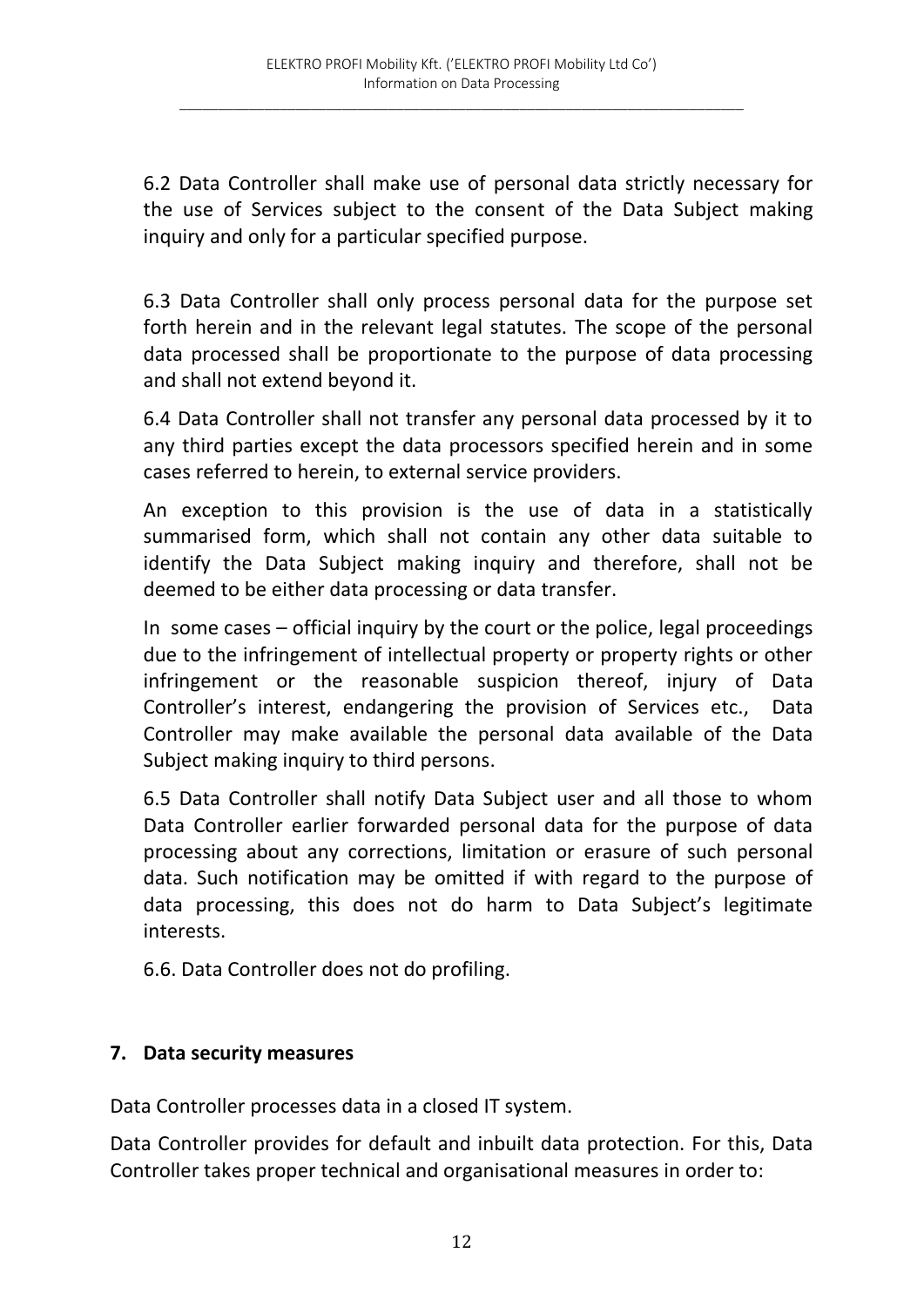- precisely regulate access to the data;
- only permit access for people for whom such data are necessary to perform the related tasks, and only provide access even in such cases to data which are minimally necessary to perform such tasks;
- select the data processors appointed by it circumspectly, and ensure the security of data with an appropriate data processing contract;
- provide for the integrity, authenticity and protection of the data processed.

Data Controller shall take reasonable physical, technical and organisational security measures to protect Data Subjects' data, particularly against the accidental, unauthorised and illegal destruction, loss, alteration, transfer, use, access or processing thereof. Data Controller shall notify Data Subject without delay in case it becomes aware of any unauthorised access or use of personal data involving high risk for Data Subject.

If it is necessary to transfer the data of Data Subjects, Data Controller shall provide for the appropriate protection of the data transferred, for example, by the encryption of the data file. Data Controller shall be held fully liable for the processing of Data Subjects' data by any third parties.

Data Controller shall ensure that Data Subject's data be protected against destruction or loss by appropriate and regular backups, as well.

#### **8. Covid-19 and data protection. The most important things to do**

#### **8.1 Health care data in data processing register**

According to data protection legislation, health care data are such special personal data which enjoy enhanced protection due to their sensitive character.

In the present case, section 2 h) of Article 9 of GDPR supercedes the prohibition of health care data processing if such data processing is necessary for preventive health care or occupational health care reasons, to assess employee's ability to perform or to make a medical diagnosis.

#### **8.2 Collective procedure**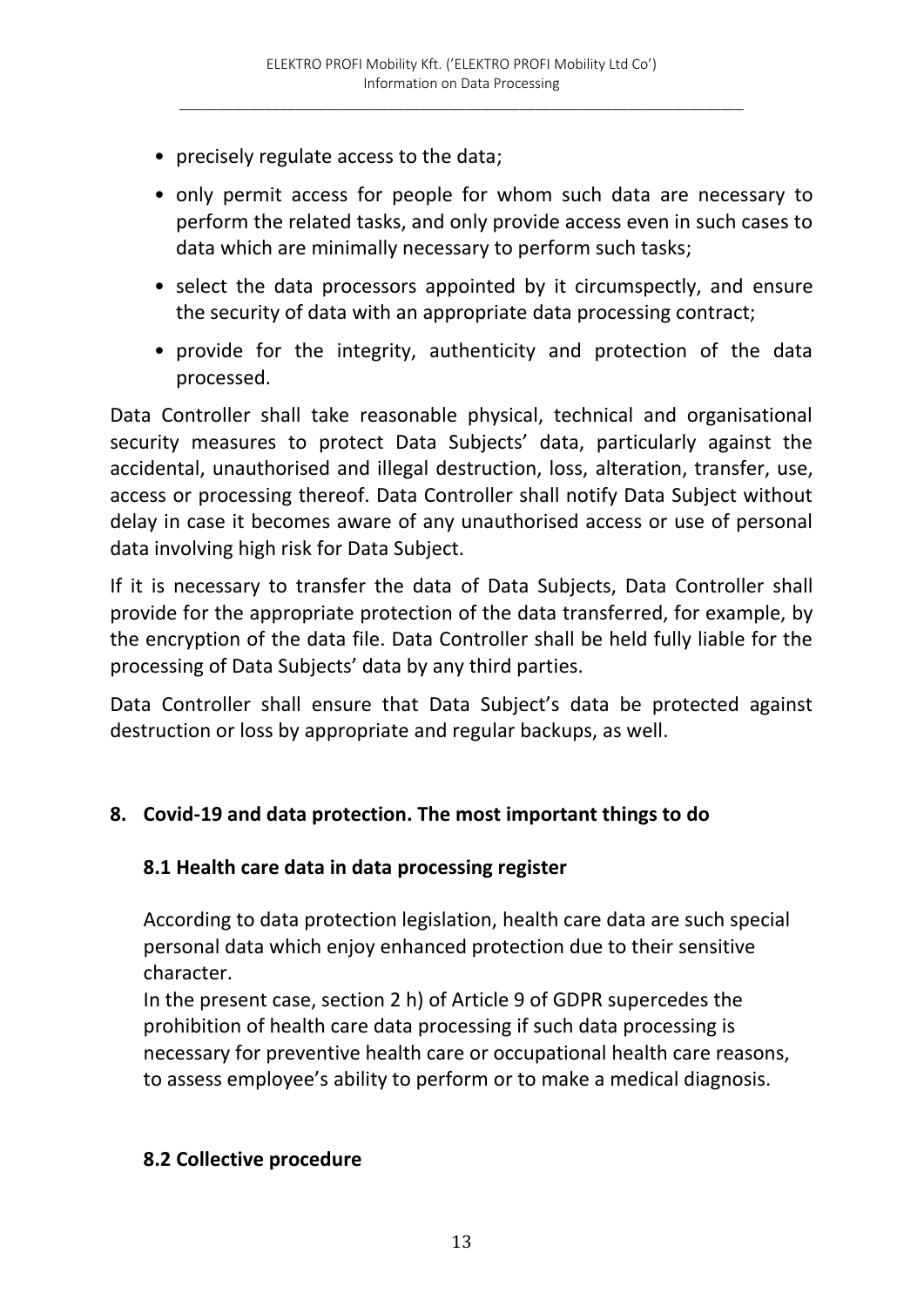As Employer (Data Controller), Elektro Profi Mobility Kft only collects health data in relation to work (depending on the task to be performed). The company does not store these data, does not do data processing and does not transfer such data to any third parties.

### **8.3 Balance of interests test**

If it is evident that from the aspect of legality, the provisions of Art. 6 of GDPR cannot be left out of consideration, either, then Elektro Profi Mobility Kft examines in the form of a balance of interests test whether data processing is compatible with the purpose for which personal data have been collected.

## **8.4 Legal handling of test results**

Whether the result of the Covid test is positive or negative, it is undoubtedly the employee's personal data. Therefore, in line with the principle of data minimisation, according to which stored personal data shall be restricted to those necessary for the purpose of data processing, Employer (in this case, Elektro Profi Mobility Kft) shall be content with only becoming aware of the fact whether the test result made available by employee is negative or positive without storing the entire test result. If for some reason, storage is indispensable, for example, because the relevant job requires more intensive testing for tracking employee's state of health and the workplace effects thereof, with special regard to the other employees' / customers' health, employees shall be informed about the circumstances and duration of storage and their rights related to such data, e.g. the right of access.

#### **8.5 Communication**

As employer, Elektro Profi Mobility Kft shall ensure the health and safety of all of its employees. Therefore it shall make it public if anybody has a positive test result. As much as possible, in such communication, it shall be avoided to name Data Subject and only the most necessary information shall be made public.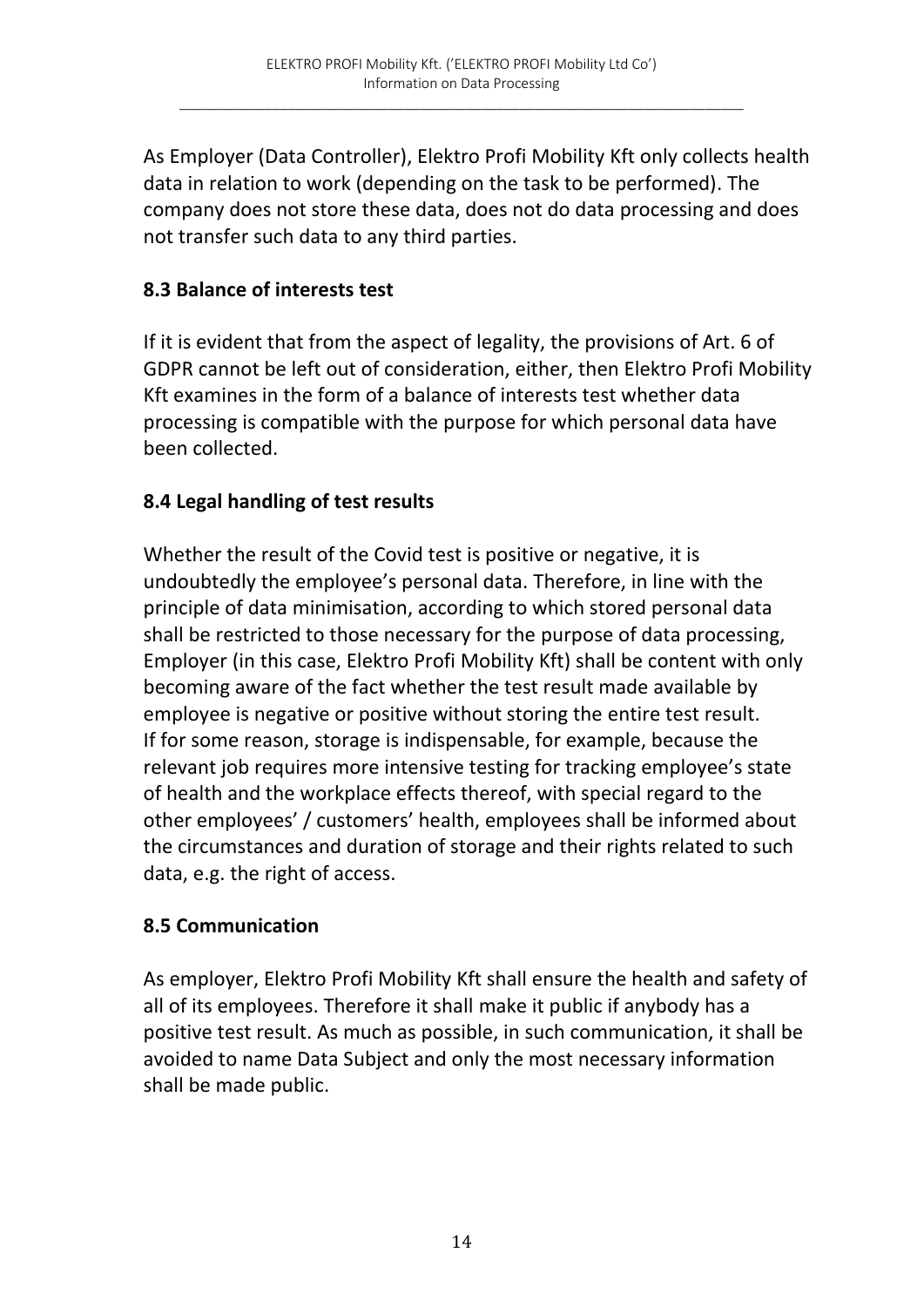# **9. Procedure in case of a data protection incident**

If Data Processor(s) become(s) aware of a data protection incident, he/she/they shall report it to Data Controller without delay.

In such a report, minimally:

- the nature of the data protection incident shall be described including the categories and approximate number of Data Subjects as well as the categories and approximate number of data affected by such incident;
- the name and contact details of the data protection officer and other contact persons providing further information shall be communicated;
- the probable consequences of the data protection incident shall be described;
- The measures taken or planned by Data Controller, including in a relevant case the measures aimed at alleviating any adverse consequences arising from the data protection incident, shall be described. If it is not possible to disclose pieces of information simultaneously, they may be disclosed later, in parts, without any undue delay, as well. Data Controller shall record data protection incidents, indicating the facts related to the data protection incident, the effects thereof and the measures taken to remedy it. These records make it possible for supervising authority to check compliance with the requirements in this article.

Data Controller shall inform Data Subject of the data protection incident without delay.

## **10. Data Subject's rights**

Using the contact details in section 1 herein, Data Subject may request Data Controller

- to provide information about the processing of his/her personal data,
- to rectify his/her data,
- to provide information about data processing,
- to erase his/her personal data and to restrict data processing.

Data Subject may exercise the above rights at any time.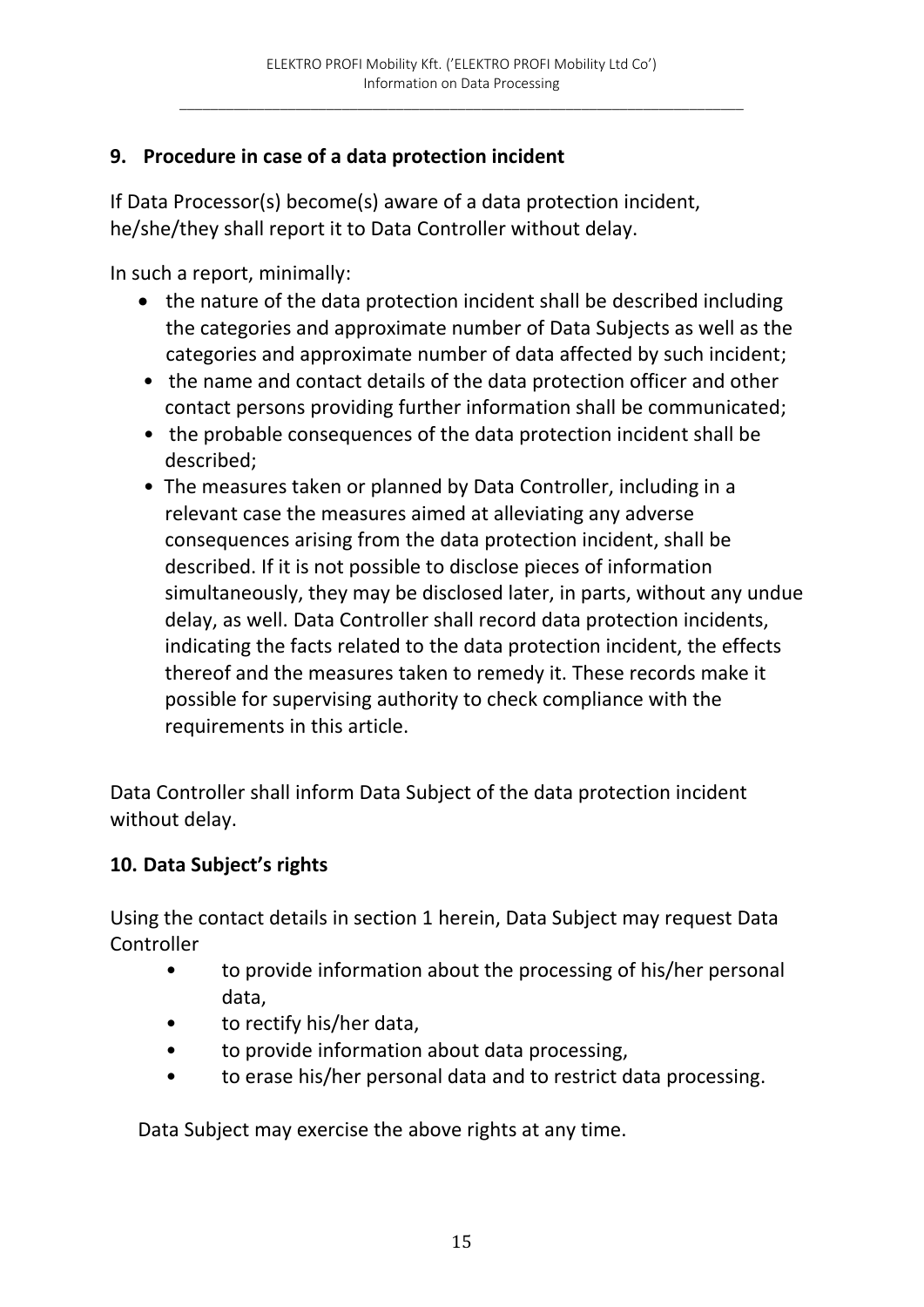$\_$  , and the set of the set of the set of the set of the set of the set of the set of the set of the set of the set of the set of the set of the set of the set of the set of the set of the set of the set of the set of th

Furthermore, Data Subject may contact Data Controller using the contact details in section 1 herein

- requesting Data Controller to transfer his/her data to another data controller if data processing is subject to a contract or consent and Data Controller processes data in an automatised procedure.
- making arrangements to withdraw his/her consent given earlier to data processing.

Data Controller shall handle or reject request (with justification) within 1 month upon the submitting thereof the latest, or in an exceptional case, within a longer deadline permitted by law. Data Controller shall notify Data Subject of the result of assessment in writing.

## **10.1 Cost of providing information**

For the first time, Data Controller shall take measures and provide information free of charge.

If within one month, Data Subject requests the same data that have not changed in the meantime, Data Controller charges an administrative cost.

- The base of charging an administrative cost is the cost per hour of double the current minimum wage as an hourly fee.
- The number of working hours used for information provision charged at the former hourly fee.
- Furthermore, in case of a demand for paper-based information provision, the cost of printing reply at production cost and the cost of mailing.

#### **10.2 Refusal to provide information**

If Data Subject's request is clearly unfounded, or Data Subject has no right to information, or Data Controller is able to prove that Data Subject possesses the requested information, Data Controller shall reject the request for information.

If Data Subject's request is exaggerated particularly due to its repetitive character, Data Controller may refuse to take the requested measure if

 Data Subject submits a request to exercise the same right for the third time within a month.

## **10.3 Right to object**

Data Subject shall have the right to object to the processing of his/her personal data on account of a legitimate interest or public powers as a legal base at any time.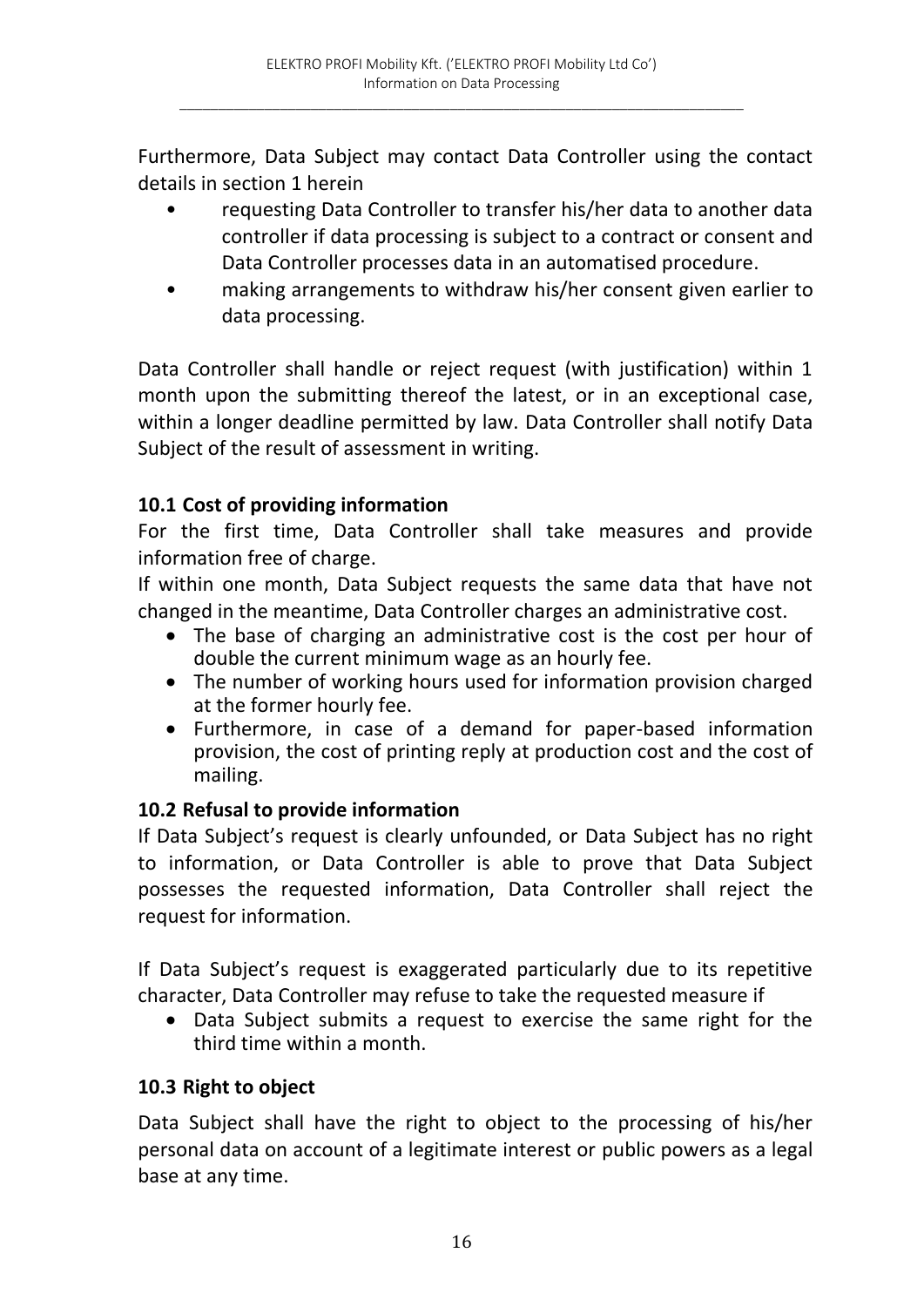In such a case, Data Controller shall not continue processing personal data except if it proves that data processing is justified by such compelling legal grounds which have priority over Data Subject's interests, rights and freedoms, or which are related to the making, enforcing or protecting of legal claims.

If Data Controller establishes the well-foundedness of the legal base of objection, Data Controller shall stop data processing within the shortest possible time – including data transfer and any further recording of data. Data Controller shall notify of such objection all those to whom it has transferred Data Subject's data before.

With the exception of unfounded or exaggerated requests for which Data Controller may charge a fee of reasonable amount, proportionate to its administrative costs, it is free of charge to process a request. If Data Subject does not agree with the decision made by Data Controller, he/she may initiate legal proceedings before a court.

#### **11. Information about engaging a Data Processor**

10.1 For the processing of personal data, Data Controller engages the following Data Processors for the designated activities (data processor/activity performed):

- Hosting service provider (for application): Profi Plus Kft ('Profi Plus Ltd Co') (Registration No.: 01-09-164690) – Operating and providing file server;
- Post office: Magyar Posta Zrt. ('Hungarian Post Office Plc') (Registration No.: 01-10-042463) –Sending letters
- Online payment: Barion Payment Zrt. ('Barion Payment Co Ltd') (Registration No.: 01-10-048552) – Providing Barion online payment system
- Motyó-Multimédia Bt.: seat: 1114 Budapest, Bocskai u. 7. VAT No.: 28946142-3-41, representative: István András Motyovszki, contact details: imotyomultimedia@gmail.com .
- NEXTSERVER Kft. ('NEXTSERVER Ltd Co') (web hosting service provider) **Seat:** 6722 Szeged, Mérey utca 12. VAT No.: 22797610-2-06, contact details: https://nextserver.hu .

10.2 Data Processor shall not make independent decisions but shall only have the right to proceed in accordance with the contract concluded with Data Controller and the instructions received.

10.3 Data Controller shall control Data Processor's work.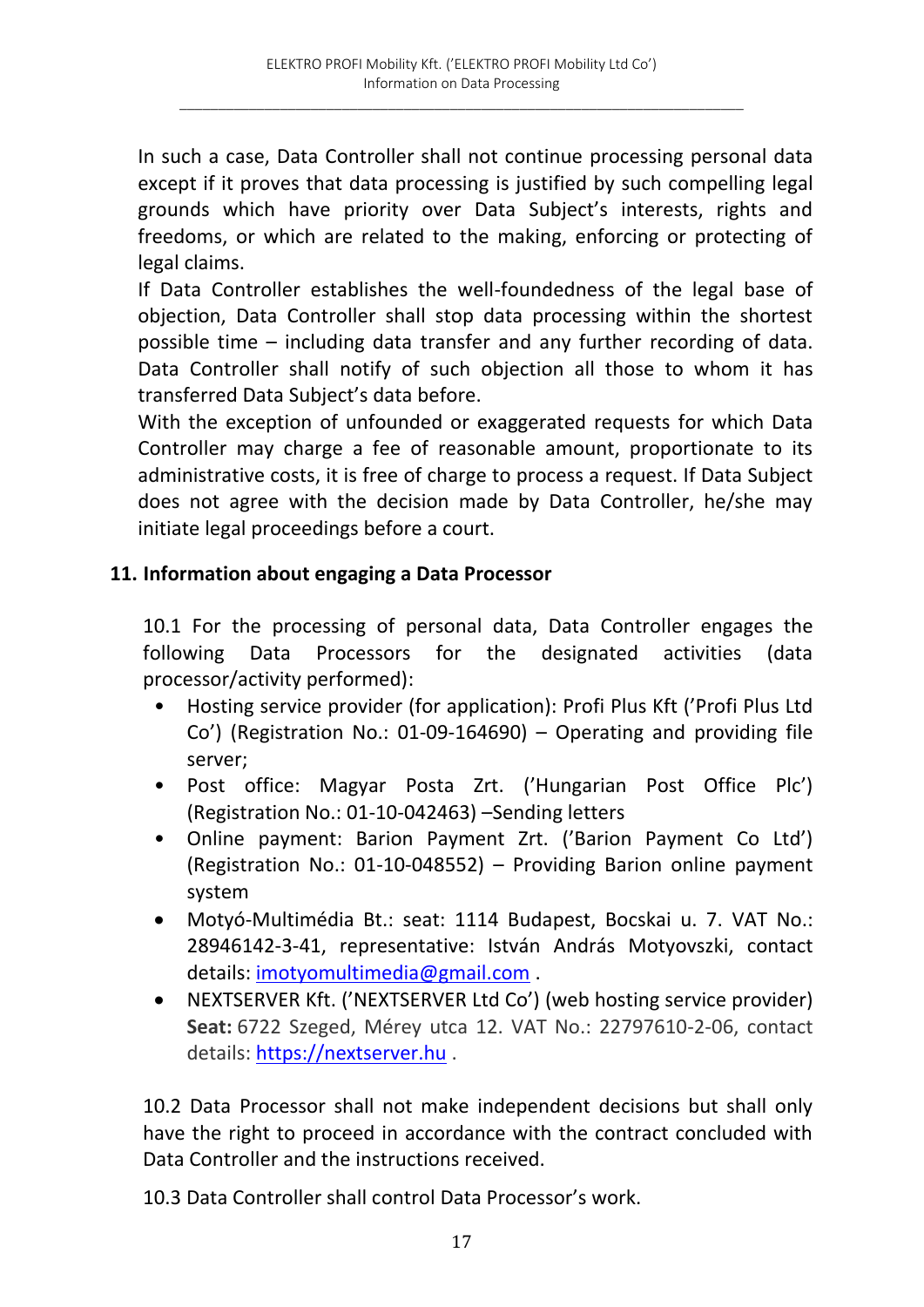10.4 During its research activities, Company may engage further data processors for the processing, analysing and assessing of data.

10.5 Data Processors shall only have the right to engage further data processors with Data Controller's consent.

## **12. Possibility of data tansfer**

10.1 Data Controller has the right and is obliged to transfer any personal data available to it and properly stored to the competent authorities if Data Controller is obliged to transfer such personal data by law or effective administrative order. Data Controller shall not be held liabe for such data transfer or any consequences thereof.

10.2 If Data Controller has Data Subject's express authorisation for it, Data Controller shall have the right to transfer the personal data indicated in such authorisation for the purpose and term indicated therein to the third party indicated therein. The processing of transferred data is governed by the data processing regulations of such third party.

10.3 In order to check the legality of data transfer and to ensure data provision for those making inquiry, Data Controller shall keep records of data transfer.

#### **13. Amendment of Information on Data Processing**

11.1 Data Controller reserves the right to amend this Information with its unilateral decision at any time.

11.2 By entering next, the person making inquiry accepts the currently effective provisions in this Information. Beyond this, there is no need to obtain the further consent of the individual parties making inquiry.

#### **13. Possibilities to enforce rights**

Using the contact details in section 1 herein, you may contact Data Controller's staff members with any questions or remarks concerning data processing.

In case of any assumed impairment of a right related to the processing of his/her personal data, Data Subject may contact the competent regional court, in the capital the Budapest Capital Regional Court, as well, or may initiate an investigation with the National Authority for Data Protection and Freedom of Information.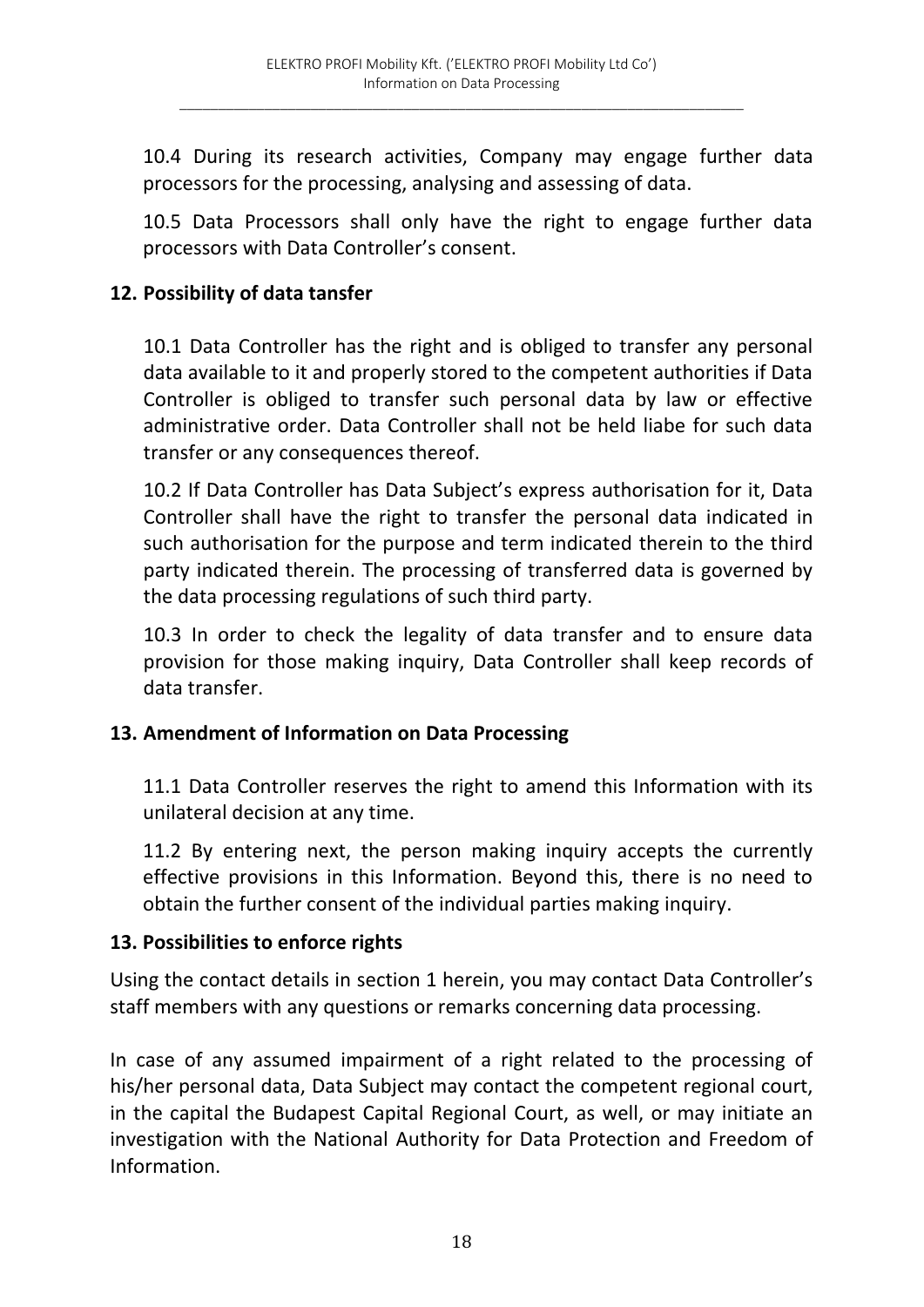Address: 1024 Budapest, Szilágyi Erzsébet fasor 22/C., Contact details: ugyfelszolgalat@naih.hu, +36-1-3911400, www.naih.hu,

## **14. Definitions**

**"data controller":** the natural or legal person, public authority, agency or other body which, alone or jointly with others, determines the purposes and means of the processing of personal data; where the purposes and means of such processing are determined by Union or Member State law, the controller or the specific criteria for its nomination may be provided for by Union or Member State law;

**"data processor":** a natural or legal person, public authority, agency or other body which processes personal data on behalf of the controller;

**"personal data":** any information relating to an identified or identifiable natural person (data subject); an identifiable natural person is one who can be identified, directly or indirectly, in particular by reference to an identifier such as a name, an identification number, location data, an online identifier or to one or more factors specific to the physical, physiological, genetic, mental, economic, cultural or social identity of that natural person;

**"data processing":** any operation or set of operations which is performed on personal data or on sets of personal data, whether or not by automated means, such as collection, recording, organisation, structuring, storage, adaptation or alteration, retrieval, consultation, use, disclosure by transmission, dissemination or otherwise making available, alignment or combination, restriction, erasure or destruction;

**"restriction of data processing":** the marking of stored personal data with the aim of limiting their processing in the future;

**"data processing incident":** a breach of security leading to the accidental or unlawful destruction, loss, alteration, unauthorised disclosure of, or access to personal data transmitted, stored or otherwise processed.

"**profiling":** any form of automated processing of personal data consisting of the use of personal data to evaluate certain personal aspects relating to a natural person, in particular to analyse or predict aspects concerning that natural person's performance at work, economic situation, health, personal preferences, interests, reliability, behaviour, location or movements;

**"filing system":** any structured set of personal data which are accessible according to specific criteria, whether centralised, decentralised or dispersed on a functional or geographical basis;

**"recipient":** a natural or legal person, public authority, agency or another body, to which the personal data are disclosed, whether a third party or